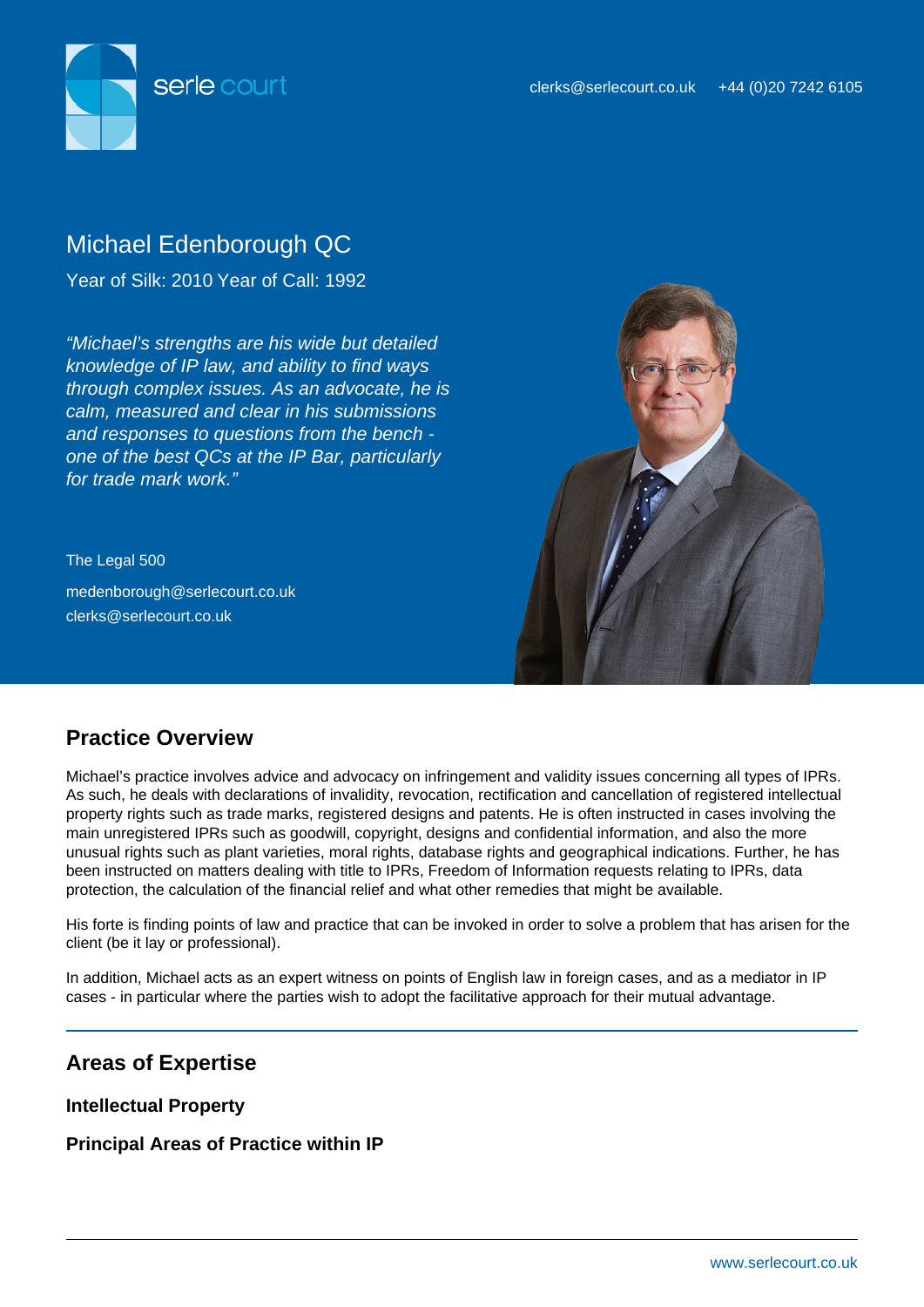- Trade marks and passing-off
- Copyright and designs (both registered and unregistered)
- Patents and trade secrets / confidential information
- Others IPRs such as plant varieties, certification and collective marks, geographical indications (e.g. PDOs, PGIs, and TSGs), database rights and moral rights

Michael aims to provide commercial solutions for his clients, so as to place them in the best possible position to protect, exploit and enforce their IPRs, or to avoid or minimize their liability if threatened by such rights, be it by negotiation, ADR, registration, litigation or otherwise. His forte is tricky points of law and practice.

He has acted for the Comptroller-General of Patents, the Registrar of Trade Marks and the UK Government before the Court of Justice of the European Union, the House of Lords, the Court of Appeal and the High Court (both Chancery Division and Patents Court) on, inter alia, appeals from the Patent Office and the Registry. He has been instructed by the Chartered Institute of Patent Attorneys, the Chartered Institute of Trade Mark Attorneys and AIPPI UK to advise and act for them in the Court of Justice and the Supreme Court. He appears regularly before the General Court of the European Union (formerly the Court of First Instance), Luxembourg on appeals from the EU IPO, and on Article 267 references and appeals to the Court of Justice (over 50 cases in all). He has also acted before both the legal and technical Boards of Appeal and the Opposition Division of the European Patent Office. He has acted in literally hundreds of matters before the trade mark registry, and in many tens of appeals to the Appointed Person and the High Court.

Michael took silk in 2010, which was 12 years after his first reported case. He now has well over a 100 cases in the law reports, two-thirds of which were appeals or judicial reviews.

The following reported cases are merely a selection of the more important and/or interesting ones to illustrate the type of work in which he is commonly instructed. Some areas of his practice are under-represented by reported cases, as those areas settle more often than others before reaching court and so do not result in a reported case (this is particularly so for GI cases and the patent/confidential information matters in which he is involved).

### **Trade Marks and Passing-Off Substantive Law**

Lifestyle Equities CV v Amazon UK Services Ltd: [2021] ETMR 27, [2021] FSR 19: a trial that addressed Amazon's various international business models in the context of trade mark infringement over the internet.

Fromageries Bel SA v J Sainsbury plc [2020] ETMR 14, [2020] BusLR 440: an appeal to the High Court concerning the invalidation of a colour/shape mark due to lack of certainty.

Skullduggery Rum Ltd v Globefill Inc [2020] ETMR 9: 3D trade mark in the shape of a human skull, Article 7(1)(e)(iii) added value issues.

Lifestyle Equities CV v Santa Monica Polo Club [2018] FSR 15: A trade mark trial concerning the logo of a polo player where the potentially differentiating words "Beverley Hills" and "Santa Monica" were held not sufficient to avoid liability.

Moroccanoil Israel Ltd v Aldi Stores Ltd [2014] ETMR 55: Trial for passing-off with respect to look-a-like packaging.

adidas v Marca Mode Case C-102/07, [2008] FSR 38; [2008] ETMR 44: acted for the UK Government on the scope of protection that should be afforded to a mark that was distinctive only by reason of acquired distinctiveness, in this case the three-stripe mark.

West (t/a Eastenders) v Fuller Smith & Turner (ESB) [2002] FSR 55; and CA: [2003] ETMR 30; [2003] FSR 44, and costs judgment [2004] FSR 32: reducing the specification of the ESB trade mark from "beer" to "bitter".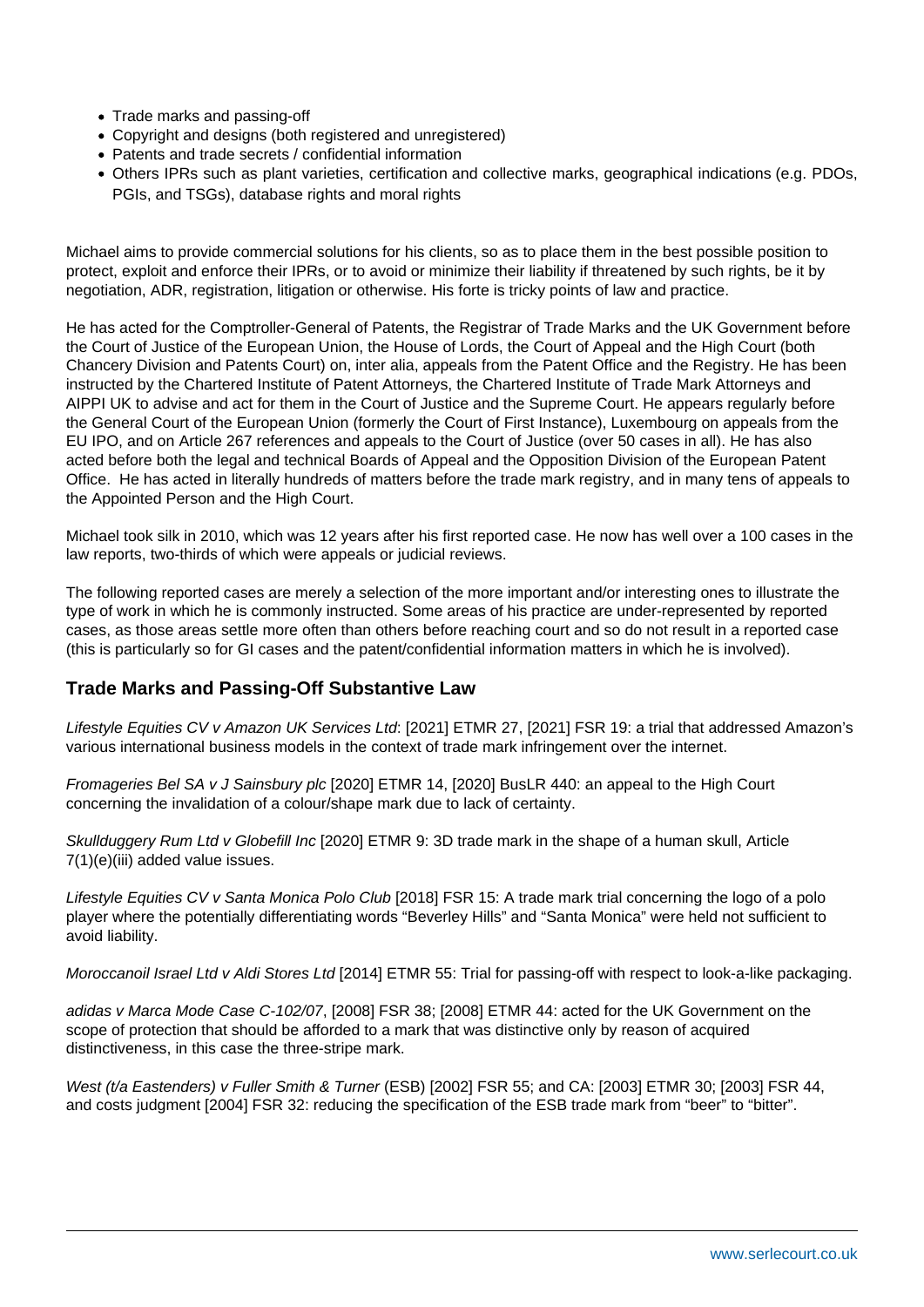## **Trade Marks and Passing-Off Procedural Issues**

Chanel v EUIPO Case T-44/20 [2021] ETMR 40: an appeal to the General Court to determine whether an earlier trade mark may be re-orientated spacially so as to increase its similarity with the latter application.

Praesidiad NV v Tescon Sicherheitssysteme Schweiz GmbH [2020] FSR 33: an appeal to the Appointed Person on the nature of discretion to extend time in which to serve a TM8.

Lifestyle Equities CV v Royal Country of Berkshire Polo Club Ltd [2019] FSR 14: securing jurisdiction over foreign defendants for acts of infringement committed overseas.

Pinterest Inc v Premium Interest Ltd [2015] ECC 14: whether a CTM confers a right to use that provides a freestanding defence to a passing-off action.

CIPA's TM Application (IP TRANSLATOR) Case C-307/10 [2010] RPC 31; [2012] ETMR 42; [2013] RPC 20; [2013] ETMR 42: an Article 267 TFEU reference to the CJ on the proper construction of a trade mark specification of goods and services: "means-what-it-says" vs "class headings covers all" approach.

Budejovicky Budvar NP v Anheuser-Busch Inc. [2010] RPC 7: appeal to the CA on the issue of statutory acquiescence, which became the subject of an Article 267 reference to the Court of Justice (Case C-482/09).

Imagination Technologies Ltd v OHIM (Pure Digital) Case T- 461/04, [2008] EMTR 10, appealed to the ECJ Case C-542/07 P, [2010] ETMR 19: concerned the date by which a trade mark application needs to have acquired a distinctive character.

### **Copyright, Designs and Moral Rights**

Utopia Tableware Ltd v BBP Marketing Ltd [2014] ECC 34: trial of registered and unregistered design rights in the design for a beer glass.

Temple Island Collections v New English Teas [2012] FSR 9: the scope of protection of a digitally manipulated photograph (the Red Bus case).

Harrison v Harrison [2010] FSR 25: a rare case concerning the moral rights of derogatory treatment and false attribution.

Landor & Hawa v Azure Designs [2006] FSR 22; [2006] ECDR 31; [2007] FRS 9, CA: leading case on the "method or principle of construction" exclusion to UK design right and the "technical function" exclusion to Community design right.

Woodhouse v Architectural Lighting Systems [2006] RPC 1; [2006] ECDR 11: registered and unregistered design right infringement trial concerning street lamps; and the leading case on cancellation of a registered design on grounds that the applicant was not entitled to the related unregistered right.

Lambretta Clothing v Teddy Smith [2005] RPC 6, CA: leading case on the interaction between copyright protection and design right protection.

Blayney (t/a Aardvark Jewellery) v Clogau St David's Gold Mines [2002] FSR 14; [2003] FSR 19, CA: leading case on the quantification of damages in a copyright infringement action.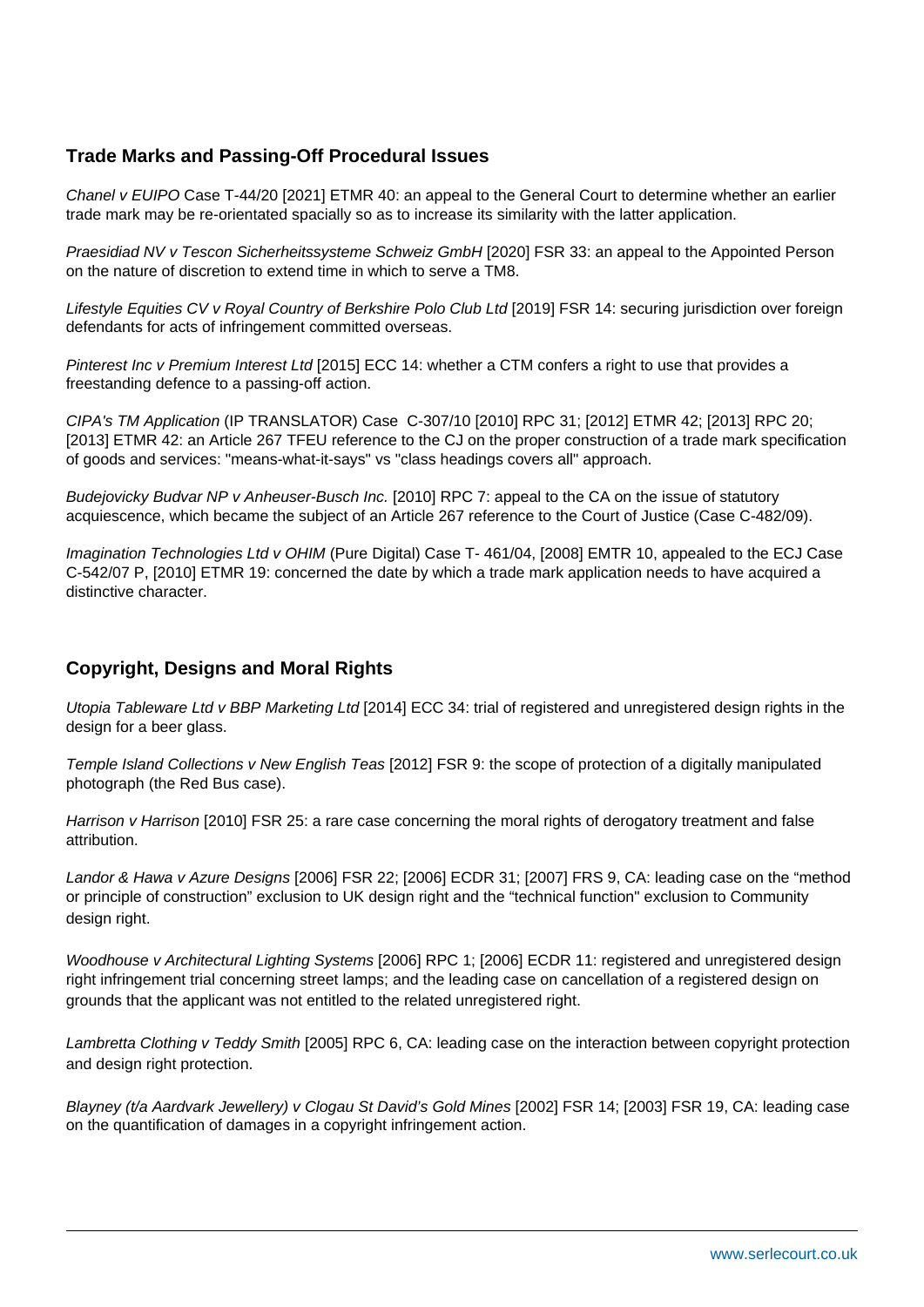#### **Patents**

Michael is regularly instructed on a wide variety of patent and technical confidential information cases, covering such technologies as biotech gene mutations, pharmaceuticals, mechanical devices, and methods of doing business. He is also instructed as a part of a team of counsel in patent / confidential information cases that involved other areas of law such as competition, directors' duties and general commercial matters. For example, in a case for the Department of Health, he is the IP silk along with another silk and two juniors in a competition / abuse of the patent system allegation relating to the patenting and supply of a widely-used pharmaceutical; further, he was the junior silk in a 28-day trial involving allegations of breaches of directors' duties relating to two high-tech North Sea oil drilling companies that included patent and copyright issues.

Toshiba's App J-09/07 [2009] EPOR 17: acted for the appellant before the Legal Board of Appeal in the EPO seeking restitutio in integrum for a missed priority deadline.

Blacklight Power v Comptroller-General of Patents [2009] RPC 6, [2009] BusLR 748: acted for the Comptroller-General of Patents in this appeal from the Patent Office, which concerned the appropriate test for inventions that might not have any industrial applicability. The purported invention involved a novel species of hydrogen as proposed by the Grand Unified Theory of Classical Quantum Mechanics.

Rhone-Poulenc Rorer v Yeda Research [2006] RPC 24, PtCt; [2007] RPC 9, CA; [2008] RPC 1, HLs: acted for the Comptroller-General of Patents in this matter dealing with entitlement proceedings, amendments to pleadings and the powers of the Comptroller-General.

R v Comptroller General of Patents, ex parte Penife [2004] RPC 37: a judicial review of a decision of the Patent Office acting as a receiving office for WIPO.

R v Comptroller General of Patents, ex parte Ash and Lacy [2002] RPC 46: a judicial review of a decision of the Patent Office concerning its powers to act ex officio.

Wheatley v Drillsafe [2001] RPC 7, CA: notable as the only patent case in which Aldous LJ was in the minority.

### **General Procedural Matters**

Alliance Pharmaecuticals v EUIPO Case T-279/18 [2020] ETMR 7: construction of ambiguous trade mark specification.

Boyer v Stockbridge [2019] FSR 20: the consequences of a default judgment in the UK trade mark registry

Hendrick v Knight [2014] ETMR 58: the possibility of a pro bono costs order before the Appointed Person.

Her Majesty's Solicitor General v Dodd [2014] FSR 27: committal for contempt of court relating to false witness statements in an IP matter.

R (otao Prudential) v Special Commissioner of Income Tax [2013] 2 WLR 325; [2013] 2 All ER 247: acted for AIPPI UK on an appeal to the Supreme Court on whether the common law right of legal advice privilege extended to advice given by tax accountants.

Enercon TM Case T-472/07 before the CFI, and then appealed to the ECJ Case C-59/09: acted for ITMA in an attempt to secure rights of representation and audience for Trade Mark and Design Litigators.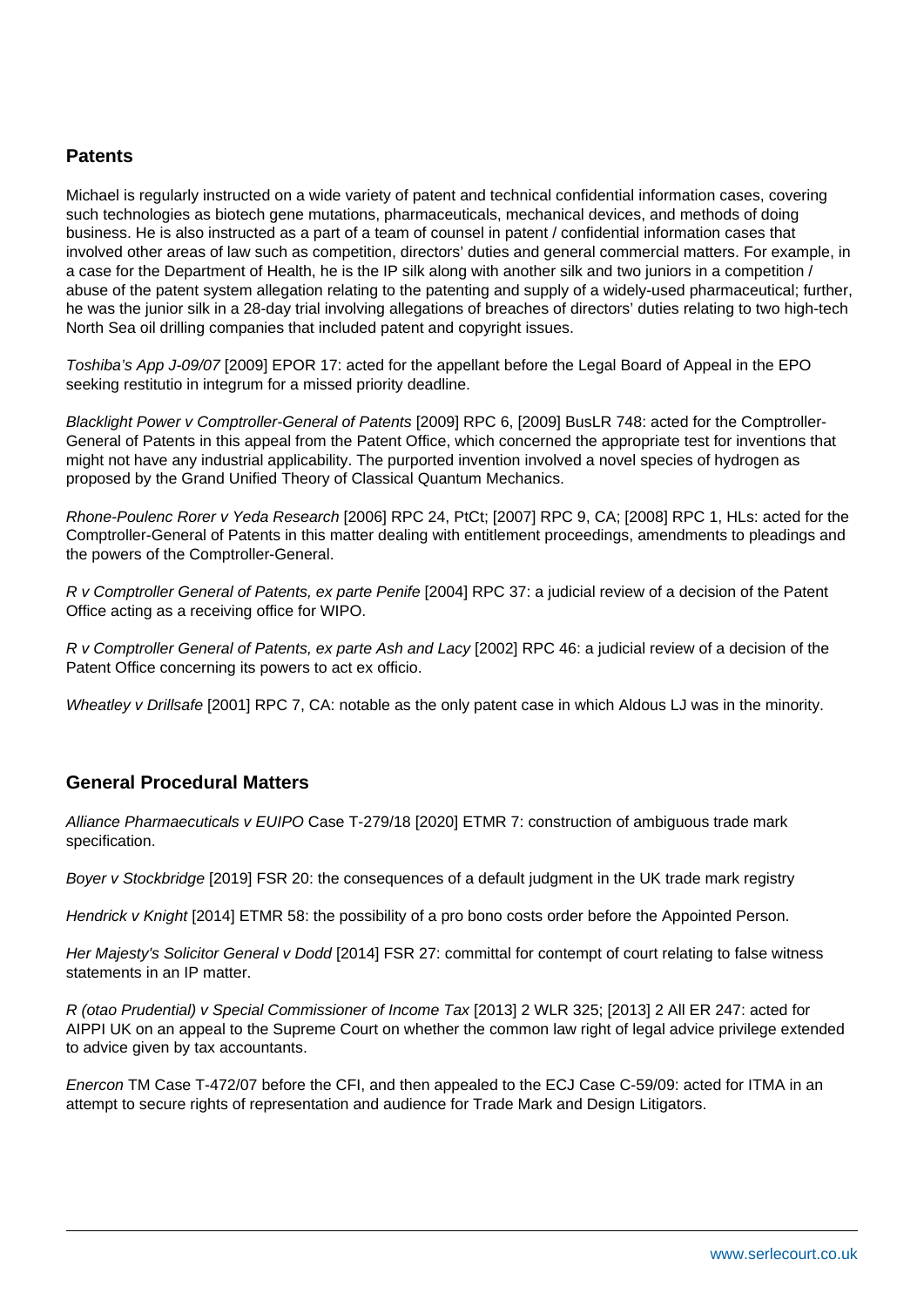Evans (t/a Firecraft) v Focal Point Fires [2010] ETMR 29: acted for the Cl in establishing that an estoppel can arise from a previous trade mark registry invalidation decision in a subsequent action for passing-off in the High Court.

R v DEFRA ex parte Northern Foods [2006] ETMR 31; [2006] FSR 29: concerning the Protected Geographical Indication "Melton Mowbray Pork Pies"; the reference from the CA to the ECJ Case C-169/06 on the meaning of "region" settled.

Hormel Foods v Antilles Landscape Investments [2005] ETMR 54; [2005] RPC 28: abuse of process and issue estoppel.

Reckitt Benkiser v Home Pairfum [2004] FSR 37; [2005] ETMR 94: refusal to join a new Part 20 defendant as an abuse of process in a threats action.

#### **Telecommunications and Information Technology**

While many telecommunications and Information Technology disputes are contractual in nature, many also involve some consideration of intellectual property rights such as patents, satellite and broadcasting rights, copyright and database rights. An in-depth appreciation and familiarisation with these rights is often central to understanding the issues involved.

Michael has experience in dealing with large disputes that utilise such technology, and his previous scientific training is often crucial to discovering and exposing the real problem in such cases.

#### **Sports, Entertainment & Media**

In these areas of law, various intellectual property rights are deployed to underpin the justification for the often verylarge remuneration packages that are involved. It is common for the traditional boundaries of the IP rights involved to be pushed to the limit (and sometimes to stray perilously close to crossing-over). In such circumstances it is vital to ascertain precisely the proper limits of what can and cannot be done in order to ensure that the resultant contract achieves the desired objectives. In this regard, the handling of goodwill associated with sporting or entertainment celebrities is key to formulating a solution.

Michael has acted for a wide range of clients in these various fields, from the celebrities themselves to their agents and production companies, and handled a multitude of IP rights, such as a registered trade marks, goodwill, copyright, designs (registered and unregistered), and moral rights.

### **Mediation**

Michael's particular expertise in this field is his use of the facilitative, rather than evaluative, approach to mediation. So, rather than acting as a substitute tribunal attempting to determine the relative merits of the case on incomplete evidence and partial submissions, he endeavours to find a way for the parties to reach a solution to their impasse – not one that involves compromise and dissatisfaction on each side, but one that allows each party to gain something positive from the situation. This approach often requires the parties to reconsider their previously held positions and to appreciate both the potential weaknesses in their own case and the potential strengths in the other side's case, and then to perceive where benefits can be gleaned for both sides; sometimes by working together, and on other occasions by leaving each other to follow their separate paths.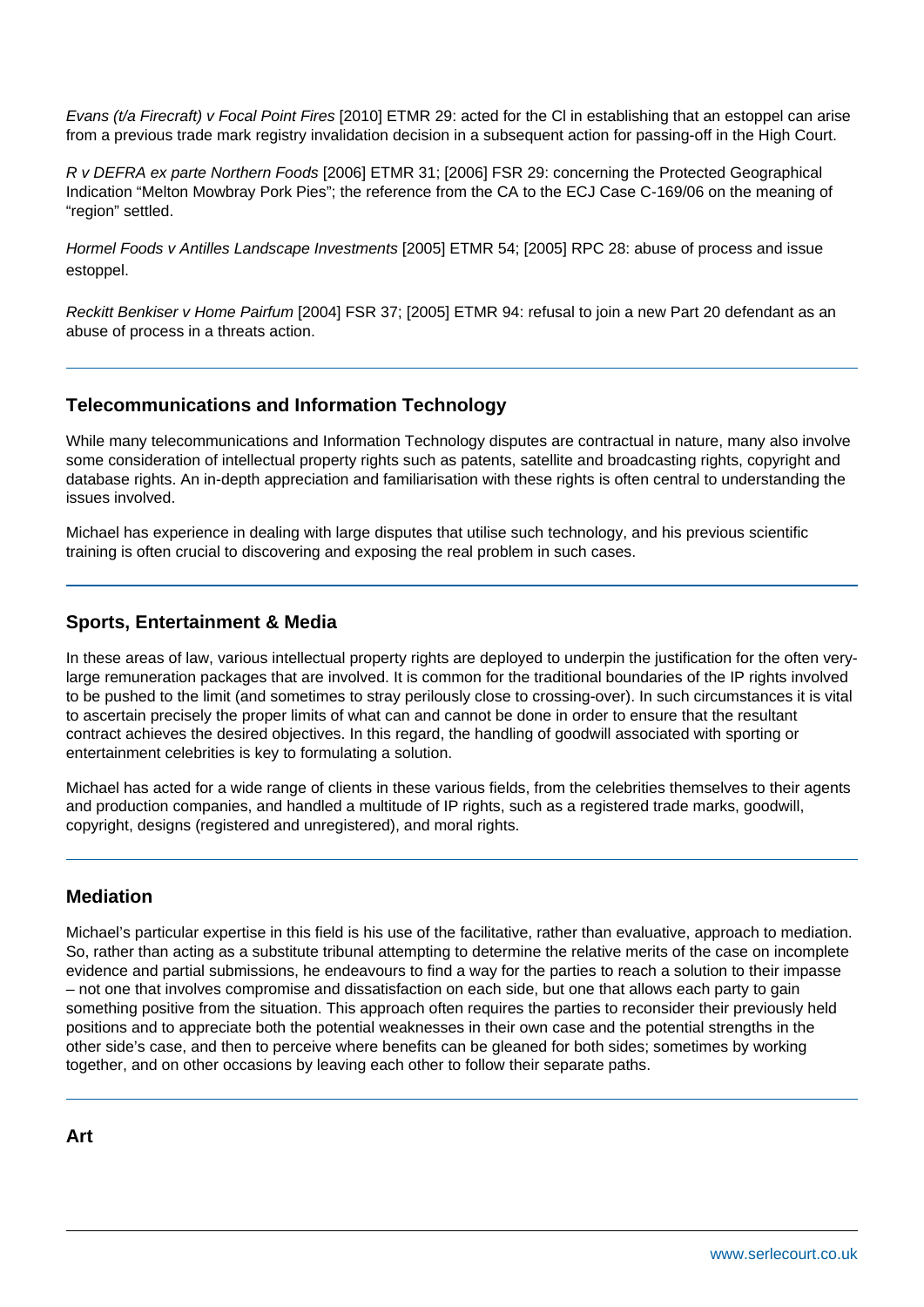Michael has extensive experience in artistic copyright matters having acted for or against a wide range of clients, such as artists, animators, film companies, galleries and museums. Many of those cases also involved a detailed consideration of the related moral rights that may be invoked, such as the right to be identified as the author, the right to object to derogatory treatment, and the right to negate false attribution. For example, he acted for the street artist Stik in his dispute with a gallery over the unauthorised segmentation and sale of the resultant panels of a work of art painted onto the side of a shipping container.

He has dealt with a wide range of copyright works, such as graphic works and sculptures, and works that are not readily categorised under the CDPA 1988 such as installations and other forms of contemporary art.

Further, he has experience advising upon matters relating to artists' resale right.

In addition, due to his previous experience as a scientist, in particular as a chemist and physicist to doctoral level, he has a particular expertise in dealing with art forgeries as he can readily understand the chemical and physical technical data that underpins such claims and counterclaims.

#### **Recommendations**

Intellectual Property Chambers & Partners (2002 to present) The Legal 500 (2003 to present)

#### **Quotes**

'He is fantastic: a heavyweight silk particularly on trade mark matters. He is very user-friendly and is a good crossexaminer with a very nice demeanour with the court. He gets to the nub of the point quickly.' Chambers and Partners 2022.

'Michael is supremely knowledgeable and very incisive. He is exceptionally good with clients and at explaining difficult issues in a clear, concise and thoughtful way.' Legal 500 2022.

Michael Edenborough QC at Serle Court is recognised for his "unrivalled depth of knowledge relating to UK trade mark law" as well as his "tenacious and robust approach to advocacy" and "persuasive manner and confidence in court".

Who's Who Legal 2021

"He is both an analytical and a tactical thinker." "He is very responsive and proactive." Chambers and Partners 2021

"Michael's strengths are his wide but detailed knowledge of IP law, and ability to find ways through complex issues. As an advocate, he is calm, measured and clear in his submissions and responses to questions from the bench - one of the best QCs at the IP Bar, particularly for trade mark work." The Legal 500 2021

"One of the best silks for trademark work, he is brilliantly strategic and tactical." The Legal 500 2020

"A seasoned silk highlighted for his deep expertise in trademark law. He has additional expertise in patents and design rights disputes. … He is thorough and highly knowledgeable while being good with clients; a real heavyweight for trade mark work; [and] a very bright and careful thinker."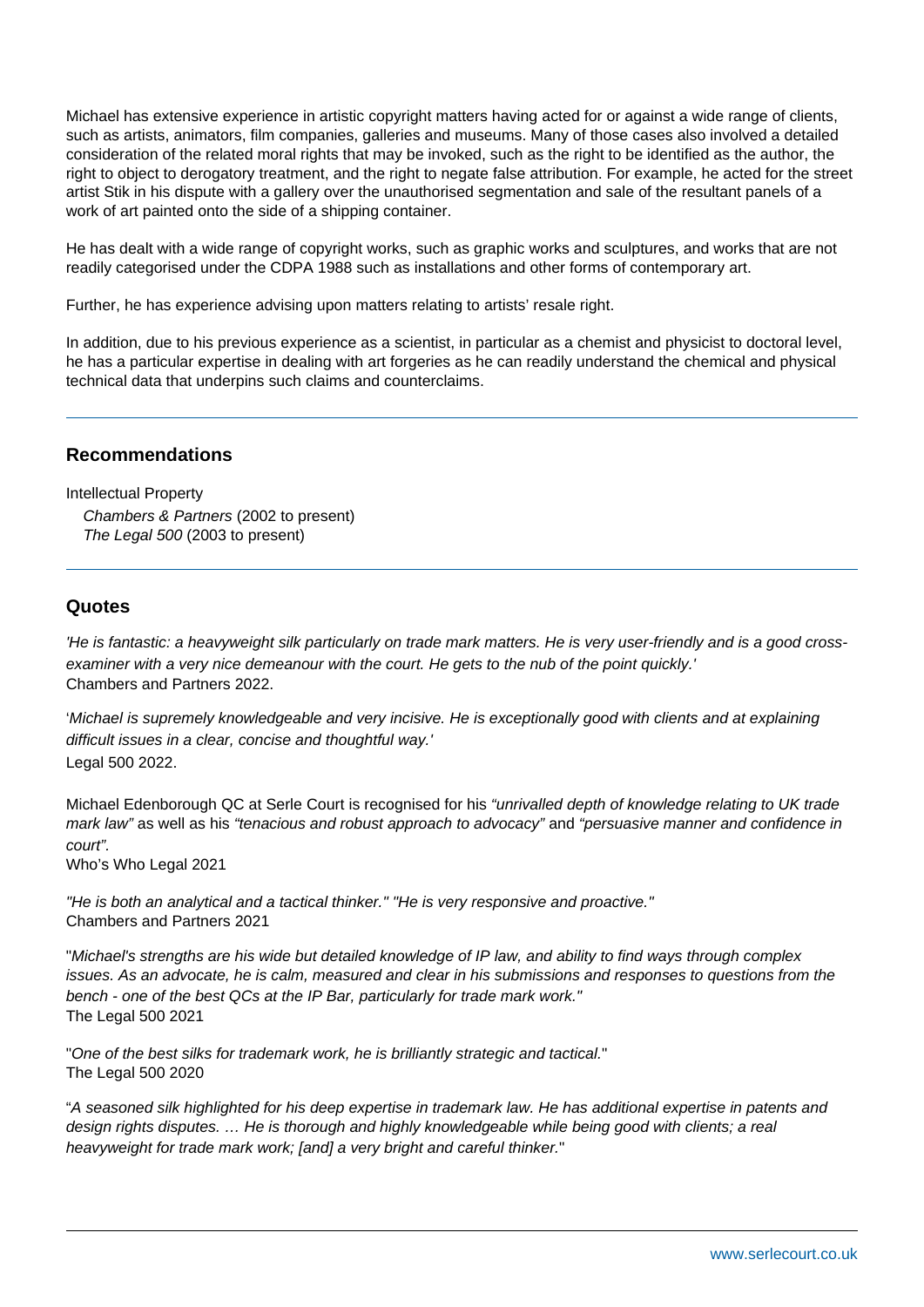#### Chambers & Partners 2020

"He is technically brilliant, has incredible analytical skills, and is not afraid to deliver difficult messages to make sure the client has the right advice." The Legal 500 2019

"Serle Court's Michael Edenborough QC is a highly effective problem solver and superb oral advocate; he knows how to facilitate wins inside and outside of the courtroom." World Trademark Review 2019

"He is a well-known heavyweight who you want on your side in a high-profile or high-stakes dispute." Chambers and Partners 2019

"Brilliant barrister" Michael Edenborough QC of Serle Court is a silk "you can rely on for excellent advocacy on the big day".

World Trademark Review 2018

"A seasoned silk highlighted for his deep expertise in trademark law. He has additional expertise in patents and design right disputes. He is also often instructed in cases concerning geographical indications, data protection and moral rights. 'I am always impressed by Michael's technical skills and frankness on all matters.' 'He is very, very good. He's approachable, always gives considered advice and has a huge range of knowledge.' " Chambers & Partners 2018

" 'His advice is razor sharp and practical' and 'he is great with clients'. The Serle Court silk is a top appellate advocate and a creative problem solver." World Trademark Review 2017

"He is recognised for his experience assisting government agencies and abilities handling appellate proceedings. He is brilliant in court and his knowledge base is second to none." Chambers & Partners 2017

"Very easy to work with and knows his stuff inside out" The Legal 500 2016

"Well known for his authoritative handling of trade mark disputes, including geographical [indication] cases involving food and drink. He is also recommended for copyright and patent matters, and includes government agencies among his clients. 'His commanding presence and fastidious approach immediately win client confidence.' 'A leading light in the realm of trade marks and passing off.'" Chambers & Partners 2016

"A talented silk who can hold his own in front of the country's most senior judges" The Legal 500 2015

"...is a details man. He's got a real forensic eye and he can be relied upon to trip up the other side: if there's a weakness in a case, he'll find it. He has appeals to the European courts pretty much tied up." World Trademark Review 2015

"Best known for trade mark matters, although he has an academic background in biophysics and so is highly adept at cases involving patent issues. 'He is a thoughtful advocate, able to get to the bottom of a point, place it in context, and present it simply and persuasively.' 'Very-user friendly, and clear - judges warm to him.' ." Chambers & Partners UK 2015

"Combines intellectual rigour with practical advice" The Legal 500 2014

"Focuses on trade mark matters but is very capable across the whole IP spectrum. He is noted for his skilful advocacy and knowledge of his subject. 'A man with a sterling mind', he is renowned for the superiority of his intellect."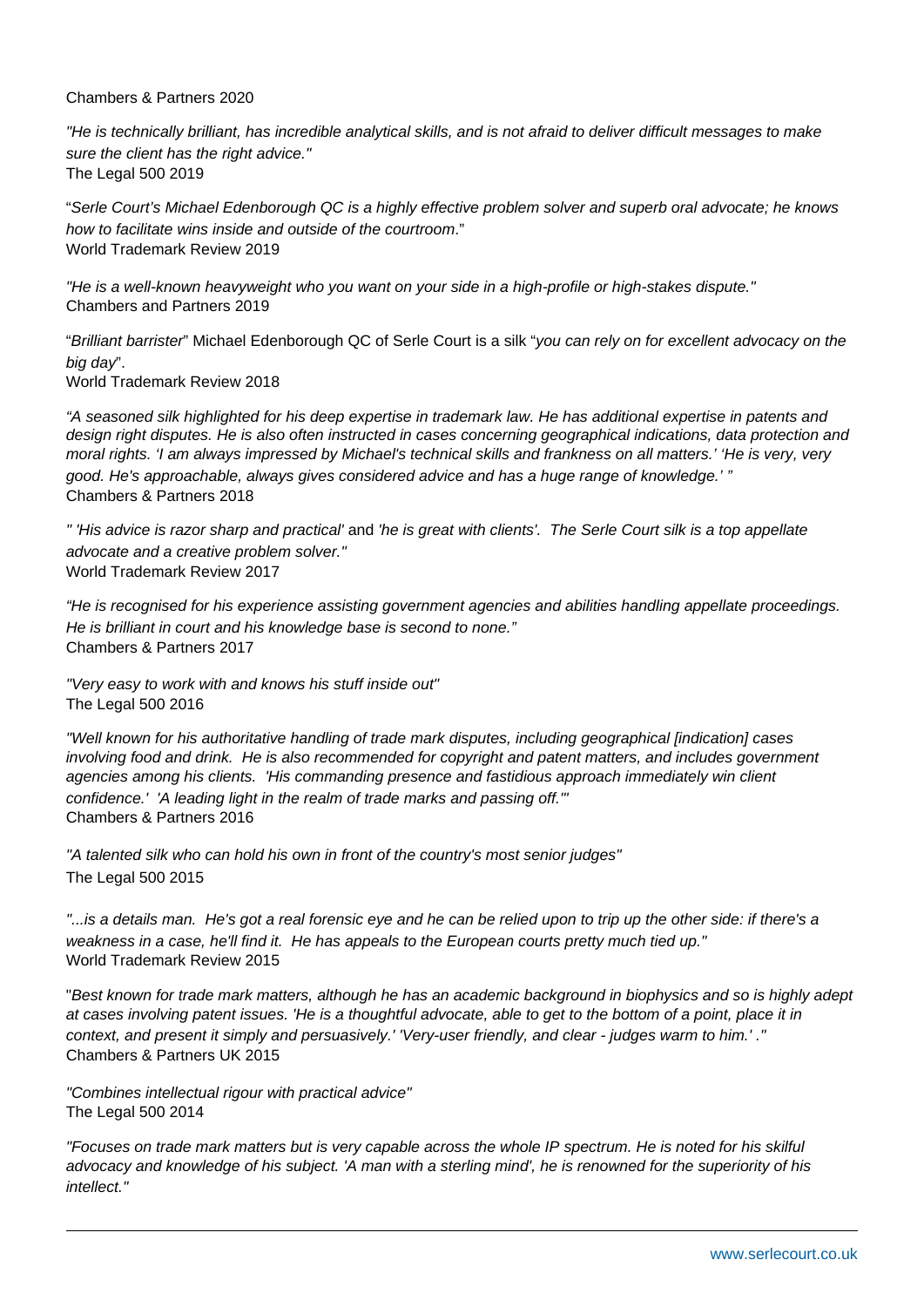#### Chambers & Partners UK 2014

" 'The most visible and trademark-focused barrister out there', He is frequently seen on some of the country's most important cases, particularly those concerned with registry related issues. Praised for 'knowing law and procedure inside out', he is the first choice of counsel for many firms." World Trademark Review 2013

" 'is very sharp and gives prompt and very pragmatic advice' according to one of his many votaries. He is celebrated for his achievements before the trade mark registry, as well as for his nous in copyright, design right and patent matters."

Chambers & Partners UK 2013

"reliable, quick to respond, very amiable and easy to get along with." He also possesses "an excellent knowledge of case law."

Chambers & Partners UK 2012

"a real all-rounder who is excellent at finding ways around difficult issues". He provides "concise, practical advice in language that clients understand," pleasing solicitors by virtue of the fact that "he turns things around very quickly."

Chambers & Partners UK 2011

"really gets stuck in" and is also very commercial: "He's someone I really enjoy putting in front of clients," enthused one interviewee. He provides advice that "gets to the point very quickly," and he always exhibits "a phlegmatic approach – he's not a showboater." Chambers & Partners UK 2010

"robust advocate and one of the few all-rounders who excels in trade mark work, yet also proves a true heavyweight on patent technology matters" - "he seems to know everything and can explain what is going on with ease" - "no one is going to flip a point past you with him on the case." Chambers & Partners UK 2009

"bringing order out of chaos" - "always on the right wavelength" - "[he has the] knack of mastering the law and applying it" - "[his] hardcore technical knowledge astounds and impresses those around him as does the way he churns out top-quality work." Chambers & Partners UK 2008

Publications

The Perils of Co-Existence Agreements CITMA webinar - 10 February 2021 [Handout available](�� h t t p : / / w w w . s e r l e c o u r t . c o . u k / i m a g e s / u p l o a d s / n e w s - a n d - e v e n t s / M E _ f i n a l _ s l i d e _ d e c k _ 1 0 t h _ F e b _ 2 0 2 1 a _ ( 0 0 2 ) . p d f) [here](�� h t t p s : / / w w w . s e r l e c o u r t . c o . u k / i m a g e s / u p l o a d s / n e w s - a n d - e v e n t s / M E _ f i n a l _ s l i d e _ d e c k _ 1 0 t h _ F e b _ 2 0 2 1 a _ ( 0 0 2 ) . p d f)

Cats and Dogs and Commercial Property Considerations Solicitors' Journal 2019, 162(10), pp 58-59 [Handout Available](�� / i m a g e s / u p l o a d s / d o c u m e n t s / S o l i c i t o r s _ J o u r n a l _ - _ N o v e m b e r D e c e m b e r _ E d i t i o n _ 2 0 1 9 _ 1 . p d f)

Goodwill, or not...? CITMA, Manchester, 23.11.2017 [Handout Available](�� h t t p : / / w w w . s e r l e c o u r t . c o . u k / i m a g e s / u p l o a d s / d o c u m e n t s / G o o d w i l l , _ o r _ n o t _ - _ M a n c h e s t e r _ T a l k _ - _ 2 3 _ N o v _ 2 0 1 7 _ - _ M X E . p d f)

Combating the spread of pirated products: experience and prospects WIPO Regional Seminar, Kyrgyz Republic, 23.06.2016 [Handout Available](�� / i m a g e s / u p l o a d s / d o c u m e n t s / W I P O _ w o r k s h o p _ - _ M E _ s _ s l i d e s . p d f)

Code of Silence: non-agricultural Gls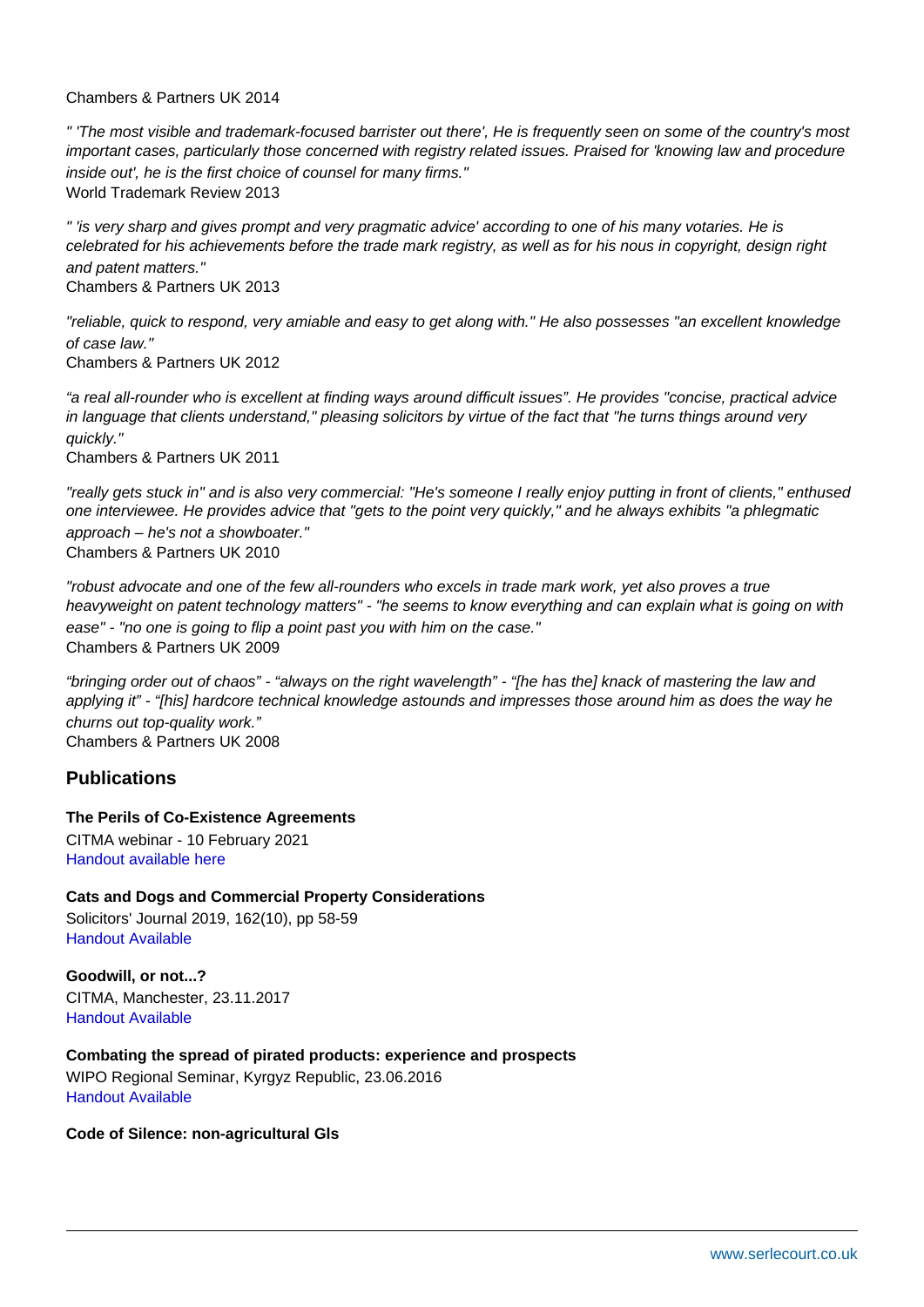ITMA Review, 05.2016 [Handout Available](�� h t t p : / / w w w . s e r l e c o u r t . c o . u k / i m a g e s / u p l o a d s / d o c u m e n t s / M i c h a e l _ E d e n b o r o u g h _ Q C _ - _ L a w _ S o c i e t y _ G a z e t t e _ - _ W r i t t e n _ i n _ C o d e _ - _ A p r i l _ 2 0 1 6 . p d f)

Counterfeiters, copycats and copyists Intellectual Property Magazine, 01.04.2016 [Handout Available](�� h t t p : / / w w w . s e r l e c o u r t . c o . u k / i m a g e s / u p l o a d s / d o c u m e n t s / S e r l e _ C o u r t _ - _ I P _ M a g a z i n e _ - _ 1 _ A p r i l _ 2 0 1 6 . p d f)

Interdigitating PO and TM proceedings 28.01.2015 [Handout Available](�� h t t p : / / w w w . s e r l e c o u r t . c o . u k / i m a g e s / u p l o a d s / d o c u m e n t s / T M _ a n d _ p a s s i n g - o f f _ i n t e r a c t i o n . p d f)

Poisonous Priorities in Patent Matters Reddie & Grose, 26.03.2014 [Handout Available](�� h t t p : / / w w w . s e r l e c o u r t . c o . u k / i m a g e s / u p l o a d s / d o c u m e n t s / P o i s o n o u s _ P r i o r i t i e s . p d f)

Quantum in IP Matters Hogan Lovells, 10.12.2013 [Handout Available](�� h t t p : / / w w w . s e r l e c o u r t . c o . u k / i m a g e s / u p l o a d s / d o c u m e n t s / Q u a n t u m _ i n _ I P _ M a t t e r s . p d f)

IP Enforcement in the UK and Europe Palo Alto, USA, 08.03.2012 [Handout Available](�� h t t p : / / w w w . s e r l e c o u r t . c o . u k / i m a g e s / u p l o a d s / d o c u m e n t s / I P _ E n f o r c e m e n t . p d f)

The Art of Trade Mark Litigation LSE, 14.01.2010 [Handout Available](�� h t t p : / / w w w . s e r l e c o u r t . c o . u k / i m a g e s / u p l o a d s / d o c u m e n t s / T h e _ A r t _ o f _ T r a d e _ M a r k _ L i t i g a t i o n . p d f)

Sex and Swastikas UK IPO, 31.07.2008 [Handout Available](�� h t t p : / / w w w . s e r l e c o u r t . c o . u k / i m a g e s / u p l o a d s / d o c u m e n t s / I m m o r a l i t y - 0 8 0 7 3 1 . p d f)

Major Publications and Committees

Author of "Contentious Trade Mark Registry Proceedings", CITMA - March 2018 Consultant Editor of "Butterworths Intellectual Property Law Handbook" - 13th edition August 2017, 14th edition September 2019, 15th edition October 2021

Contributor to the "Concise Commentary on European Trade Mark and Design Law" - 2011 Revised the chapter on Plant Variety Rights for "Intellectual Property in Europe" – 2nd edition 2002 Author of "Organic Reaction Mechanisms: A Step-by-Step Approach" – 2nd edition 1999, hardback and eBook 2017

Author of "Lecture Notes on Intellectual Property Law" – 1st edition 1995, reprinted 1997

Member of the UK IPO Marks and Design Forum Member of the former UPC and Enforcement Framework Review Groups, and of the former Law Commission's Advisory Panel on Groundless Threats Nominated for the Bar Pro Bono Award in 2003

In the Press

Mentioned in ['M&S settles lawsuit with Aldi over Colin the Caterpillar cake'](�� h t t p s : / / w w w . r e t a i l g a z e t t e . c o . u k / b l o g / 2 0 2 2 / 0 2 / m s - s e t t l e s - l a w s u i t - w i t h - a l d i - o v e r - c o l i n - t h e - c a t e r p i l l a r - c a k e /) Retail Gazette

Quoted in ["Hostesses told to disregard NDAs at infamous London dinner"](�� h t t p : / / w w w . g l o b a l l e g a l p o s t . c o m / c o r p o r a t e - c o u n s e l / h o s t e s s e s - t o l d - t o - d i s r e g a r d - n d a s - a t - i n f a m o u s - l o n d o n - d i n n e r - 3 7 2 6 2 0 4 2 /) The Global Legal Post, 14.02.2018